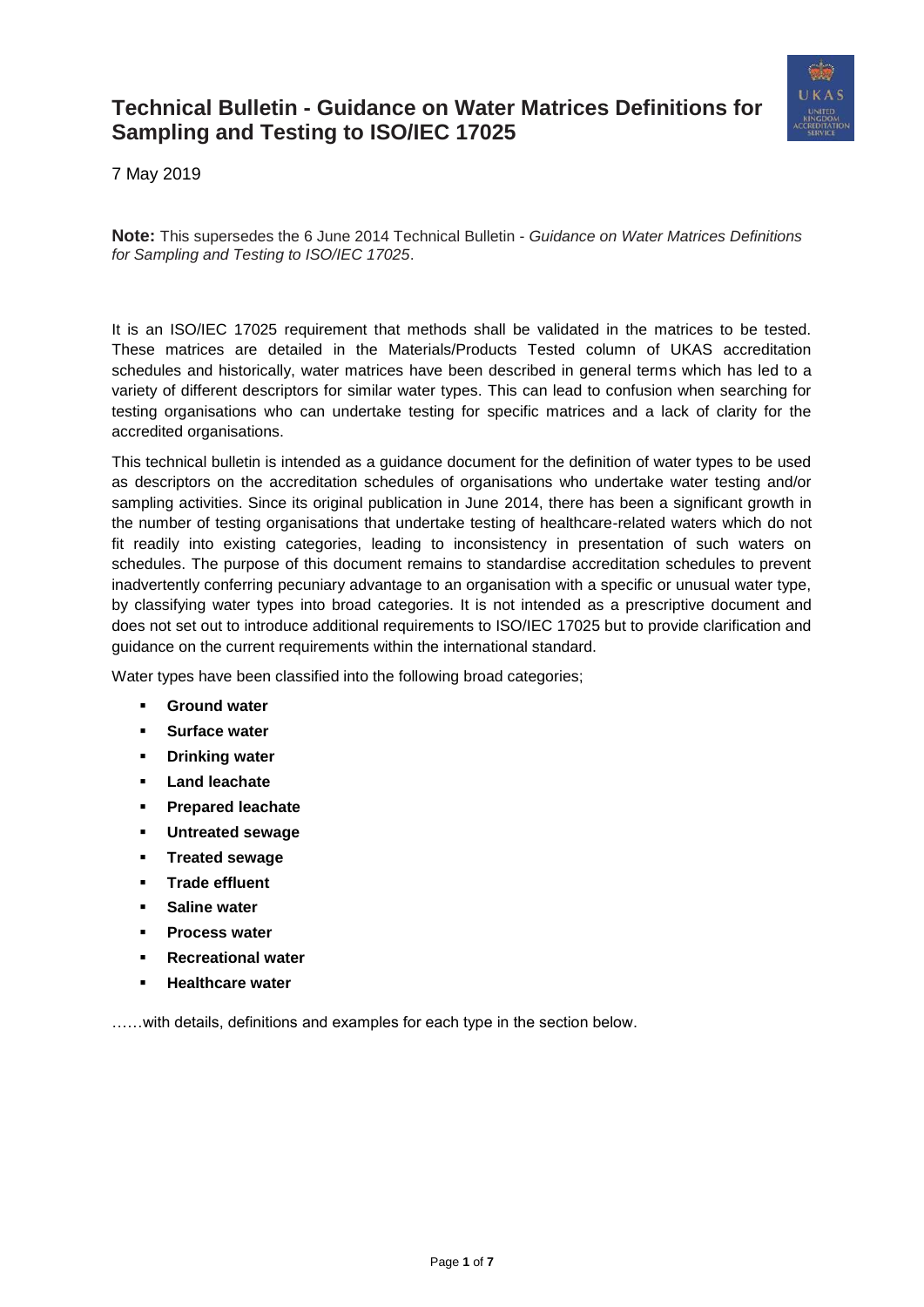

7 May 2019

### <span id="page-1-0"></span>**Ground Water**

*Basic Definition:* Water that does not run off, and is not taken up by plants, but soaks down beneath the ground surface into soil pore spaces and ultimately into the fractures of rock formations (called an aquifer when it can yield a usable quantity of water). The term is not applied to water that is percolating or held in the top layers of the soil, but to that below the water table and is generally restricted to water that has been drawn up from aquifers.

*Notes/Exceptions:* Many drinking water companies use ground water as a source because it is generally quite clean as a consequence of its very slow transition into the aquifers, which can be a good mechanism for filtering out contamination.

Examples:

- **Well water**
- **Borehole water**
- **Spring water**

### <span id="page-1-1"></span>**Surface Water**

*Basic Definition:* Water which is open to the atmosphere and subject to surface runoff. Water that runs across the top of soil or bedrock without infiltrating though either material. Generally, it is accepted to be water collected on the surface of the earth for example in rivers, streams, lakes, reservoirs or wetlands.

Whilst it would naturally include seas and oceans too, these are dealt with later in this document (saline water). This category also does not include waters used for recreational purposes (e.g. lakes) which are covered under the recreational water category of this document.

*Note/Exceptions:* If both surface and ground waters are validated as the source of drinking water the term raw waters may be used on accreditation schedules.

Examples:

- **River water**
- Lake / open reservoir water (non-bathing)

### <span id="page-1-2"></span>**Drinking Water**

*Basic Definition:* Water of sufficiently high quality (wholesome) that it can be consumed or used without risk of immediate or long-term harm. Water that is free from disease-producing organisms, poisonous substances, chemical, biological, and radioactive contaminants which would make it unfit for human consumption.

*Notes/Exceptions:* Statutory Private and Public waters and operational samples both fall within this category. The relevant regulations will be referred to in the 'Standard specifications/Equipment/Techniques used' column of the Accreditation Schedule for example DWTS or The Natural Mineral Water, Spring Water and Bottled Drinking Water Regulations.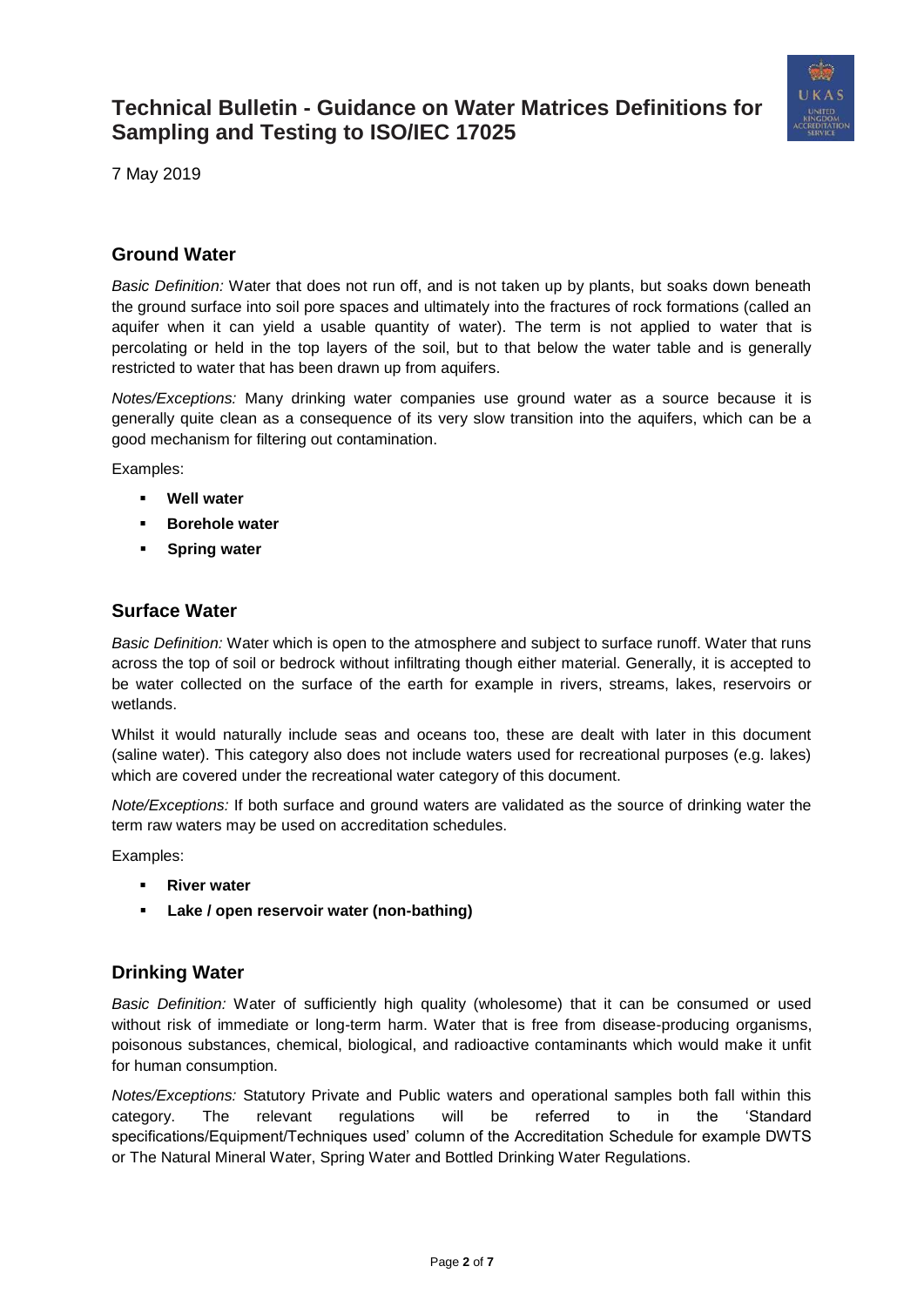

7 May 2019

Examples:

- **Regulatory tap water**
- **Bottled water**
- **Tanker / bowser water**
- **Treated surface or ground waters**

### <span id="page-2-0"></span>**Land Leachate**

*Basic Definition:* Water draining from landfill sites or which has percolated through contaminated land.

*Notes/Exceptions:* These types can often be extremely contaminated, coloured and malodourous and are often some of the most challenging water matrices to analyse due to the complexity of their composition. Usually contain both dissolved and suspended material.

Examples:

~ Borehole Samples from;

- **Landfill leachate**
- **Contaminated land**

~ Runoff Samples from;

- **Landfill leachate**
- **Contaminated land**

### <span id="page-2-1"></span>**Prepared Leachate**

*Basic Definition:* Leachate that has been prepared by the laboratory (by agitating or percolating a known mass of sample with a known volume of water) which must be tested in order to ascertain whether the original sample can be accepted for landfill or is appropriate for use in construction projects.

*Notes/Exceptions:* There are a number of documented procedures (e.g. BS EN 12457) and the data is generally used for waste acceptance criteria (WAC) or to demonstrate suitability for use of a material in construction projects.

Examples:

- **Prepared leachate for WAC tests**
- **Prepared leachate for testing in support of Construction Products Regulations (CPR)**

### <span id="page-2-2"></span>**Untreated Sewage**

*Basic Definition:* Liquid waste from domestic or industrial establishments that is carried away in sewers or drains for dumping or for treatment to convert it into a form that is not toxic.

The terminology is related to that used in the MCERTS (waters) performance standard and (where applicable) the relevant regulations will be referred to in the 'Standard specifications/ Equipment/Techniques used' column of the Accreditation Schedule for example MCERTS waters performance standard.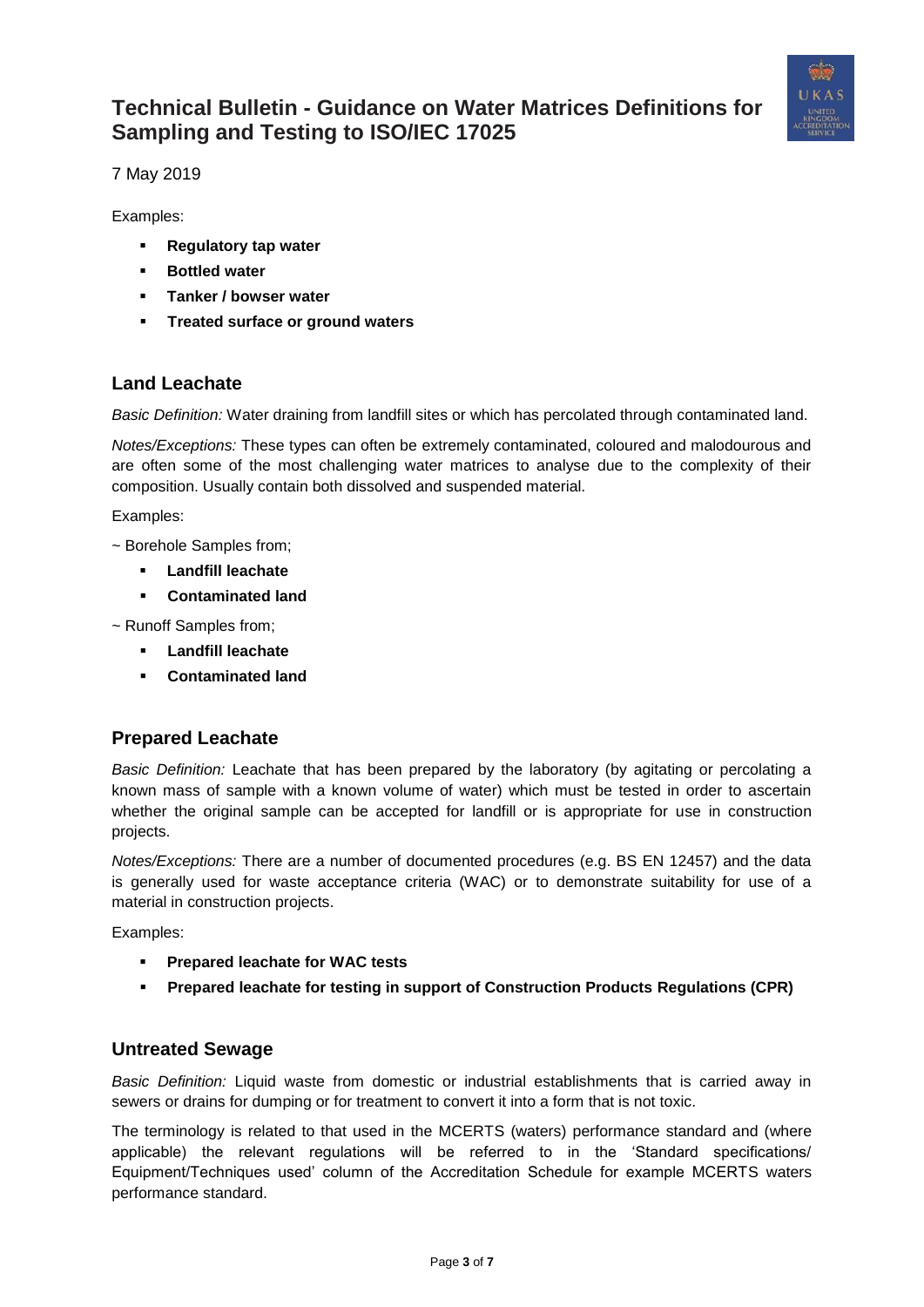

7 May 2019

*Notes/Exceptions:* It is worth considering that crude sewage from a large industrial area will differ in composition quite significantly from sewage produced by a small rural area.

Examples:

▪ **Crude sewage**

## <span id="page-3-0"></span>**Treated Sewage**

*Basic Definition:* Liquid sewage that has been remediated prior to discharge, using any of a large number of processes (aeration, reed beds) to reduce its environmental impact and generally in order to meet consented discharge levels.

The terminology is related to that used in the MCERTS (waters) performance standard and (where applicable) the relevant regulations will be referred to in the 'Standard specifications/ Equipment/Techniques used' column of the Accreditation Schedule for example MCERTs waters performance standard.

*Notes/Exceptions:* It is worth considering that a treated sewage from a large industrial area will differ in composition quite significantly from treated sewage produced by a small rural area.

Examples:

- **Partially treated sewage (e.g. primary sedimentation effluent)**
- **Treated sewage effluent**

### <span id="page-3-1"></span>**Trade Effluent**

*Basic Definition:* Liquids discharged to the wastewater system from industrial processes and ultimately to either controlled waters or to sewer. Premises producing trade effluent vary in size from small launderettes to large chemical manufacturing facilities.

It is very unlikely that trade effluents from different sources will have the same composition (e.g. metal finishing works, abattoir, print works) and it is necessary for the accredited laboratory to demonstrate that it has considered the source and composition of the samples that it is testing and can demonstrate competence for such analysis.

The terminology is related to that used in the MCERTS (waters) performance standard and (where applicable) the relevant regulations will be referred to in the 'Standard specifications/ Equipment/Techniques used' column of the Accreditation Schedule for example MCERTs waters performance standard.

*Notes/Exceptions:* In the case of trade effluents to controlled waters, a permit will generally be in place from the Environment Agency which specifies the levels of contamination permissible within the discharge. For the purposes of trade effluents discharged to sewer, this is generally so that utility companies are able to establish the levels of contamination and devise a pricing strategy which allows them to deal with the effluent in a cost-effective manner.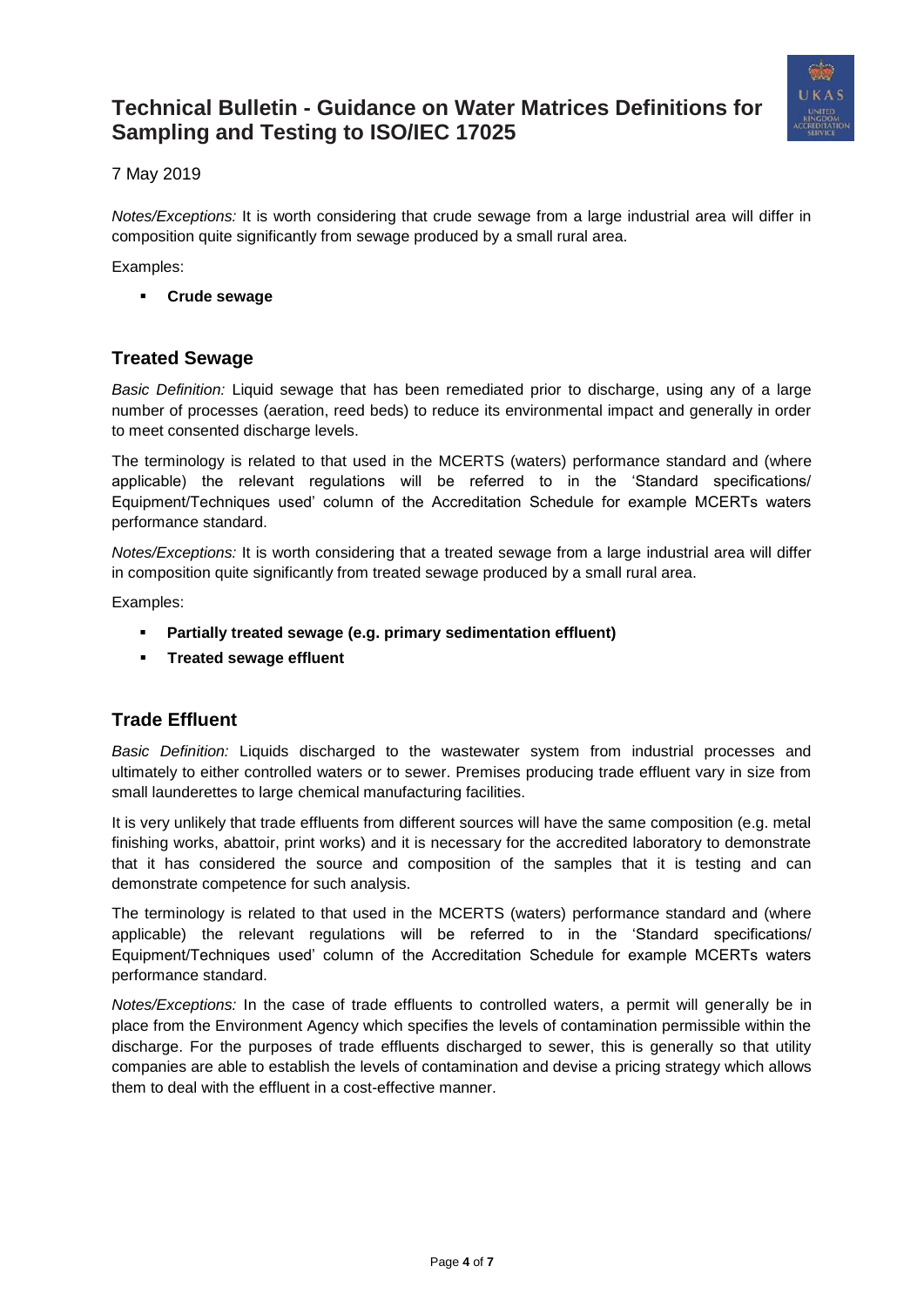

7 May 2019

Examples:

~ Water used in,

- **Production facilities**
- **Washing facilities**
- **Cooling facilities**

### <span id="page-4-0"></span>**Saline Water**

*Basic Definition:* Water that contains a significant concentration of dissolved salts.

This category does not include waters used for recreational purposes (i.e. bathing beach waters) which are covered under the recreational water category later in this document.

*Notes/Exceptions:* An accredited laboratory should be able to demonstrate that they are aware of and competent in analysing the relevant types of saline waters being submitted by customers (NB: sea water ≈30,000mg/l salinity, estuarine/tidal/brackish water ≈15,000mg/l salinity, formation water ≤400,000mg/l salinity.

Examples:

- **Sea water**
- **Estuarine / tidal / brackish water**
- **Formation water**

### <span id="page-4-1"></span>**Process Water**

*Basic Definition*: Water that serves in any level of an industrial/manufacturing process, with the difference from trade effluents being that they are not discharged to a wastewater system.

*Notes/Exceptions:* Process waters can come from a number of different sources but are used during industrial / manufacturing processes (e.g. cutting fluid, cooling waters, make-up water, ultra-pure water (non-healthcare) and so on). The scope of this water type category is broad, and the expectation is that an accredited laboratory will further define the process water types covered by a test method and be able to demonstrate fitness for purpose for all. An awareness of any specific technical requirements in relation to a process water is required, along with demonstrable analytical competence. A basic description of process water type may be added to schedules at the Assessment Manager's discretion. Acceptance of a request to analyse a customer process should prompt an evaluation of the appropriateness of current validation and the potential need to apply for an extension to scope.

Examples:

- **Cutting fluid**
- **Cooling waters**
- **Make-up water**
- **Ultra-pure water – non-healthcare (e.g. for semiconductor industry)**
- **Tap water (not drinking)**
- **'Grey water'**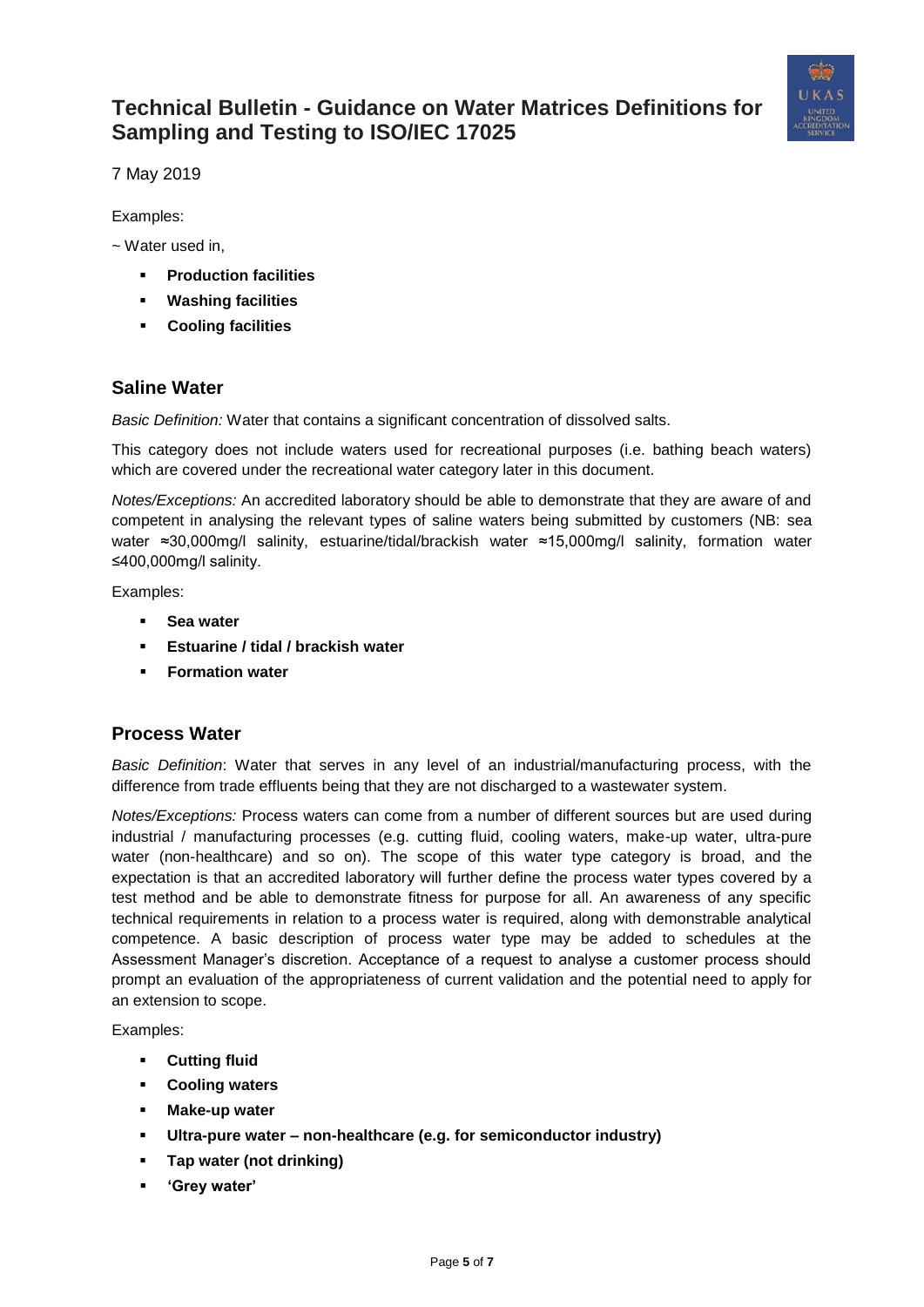

7 May 2019

### <span id="page-5-0"></span>**Recreational Water**

*Basic Definitio*n*:* Water used for recreational purposes (i.e. for enjoyment, amusement, or pleasure) and can be split into two discrete sectors – Man made or Natural.

The relevant regulations will be referred to in the 'Standard specifications / Equipment / Techniques used' column of the Accreditation Schedule for example bathing water directive etc.

*Notes/Exceptions:* It would be expected that an accredited laboratory will be able to demonstrate that they are aware of and competent in analysing the relevant types of recreational waters being submitted by customers in order to demonstrate fitness for purpose.

Examples:

Recreational waters: **Man made** 

- **Spa (including hot tub / Jacuzzi / plunge pool etc.)**
- **Swimming pool waters (outdoor and indoor)**
- **Fountains**

Recreational waters: **Natural**

- **Saline (including bathing water beaches and salt water swimming pools)**
- **Fresh waters**
- **Bathing waters (lakes)**
- **Springs**

#### <span id="page-5-1"></span>**Healthcare Water**

*Basic Definitio*n*:* Water that serves in any level of the provision of healthcare where particular requirements beyond the basic need for wholesomeness are necessary. This will include water supplies to augmented care settings where water quality must be of a higher microbiological standard than that provided by the supplier as well as waters used for therapeutic purposes whether directly or indirectly (i.e. hydrotherapy, or for the purpose of sanitisation of medical equipment). This does not include water for injection requirements for which are specified in relevant pharmacopeia publications.

The relevant codes of practice will be referred to in the 'Standard specifications / Equipment / Techniques used' column of the Accreditation Schedule for example HTM 01-06.

*Notes/Exceptions:* Healthcare waters can be diverse in source and it is important that laboratories have awareness of the relevant codes of practice that underpin the quality specifications for the waters it receives. A laboratory therefore needs full knowledge of the water type being received particularly where these are being submitted by an intermediary. It would be expected that an accredited laboratory will be able to demonstrate that they are aware of and competent in analysing the relevant types of healthcare waters being submitted by customers in order to demonstrate fitness for purpose.